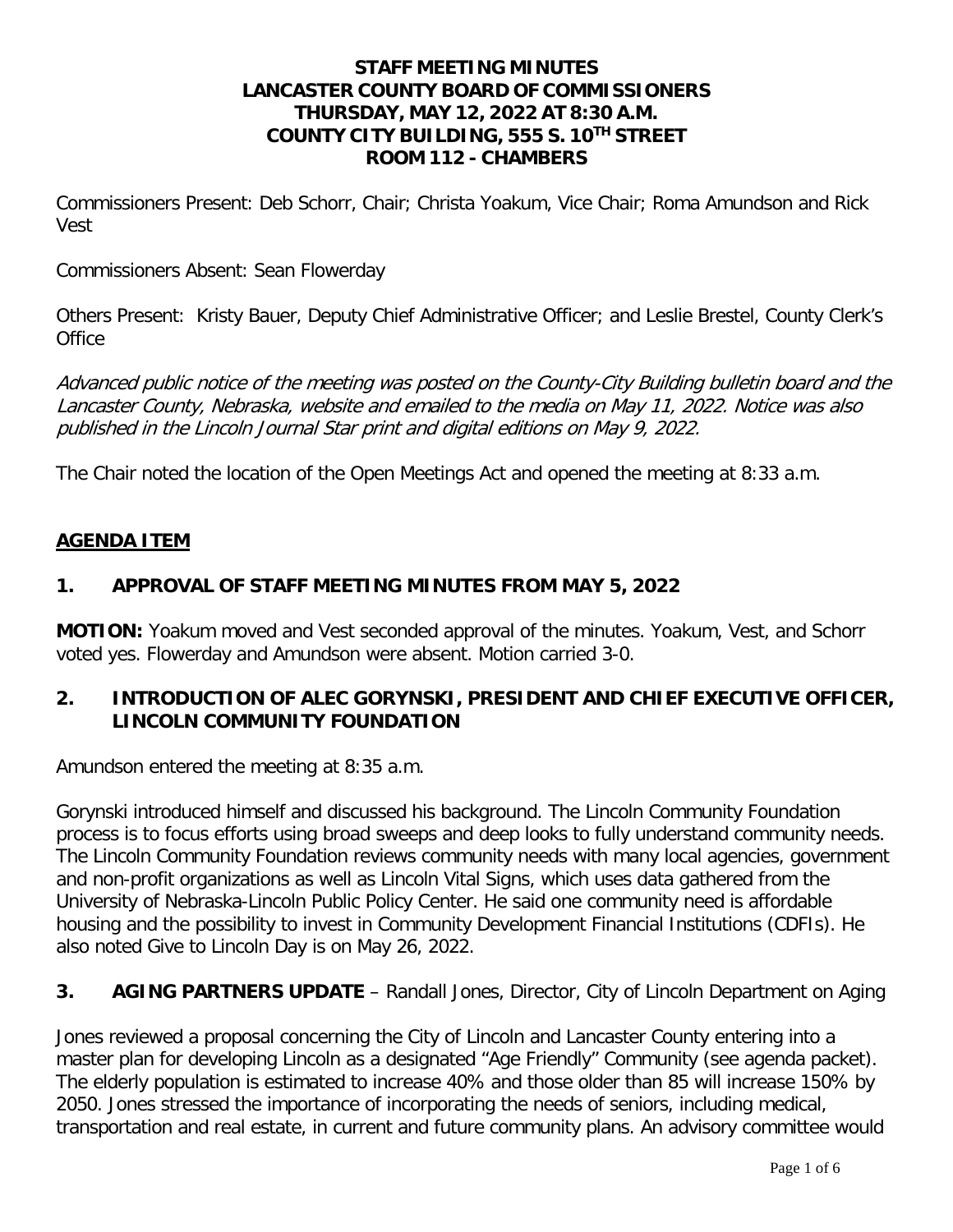be established to facilitate community discussions with the target population. Lincoln Transportation and Utilities, the Planning Department and Urban Development are all excited about participating in the community discussions.

Jones estimated the project would cost \$200,000 (\$100,000 for two years) mostly focused on professional services for discussion facilitation and for a staff person to assist in implementing services and plans. He has requested \$75,000 per year for two years from the City. For the remaining \$25,000 per year, Jones said the County had previously approved \$25,000 for meal delivery service of which Aging Partners is on track to spend \$13,000. That cost can be covered by other funding sources within Aging Partners. He asked the Board to commit \$15,000 from the earlier allotted \$25,000 for this project and \$15,000 for the second year of the project. Additional funds will be raised from outside organizations.

Jones indicated he would like to use the remaining \$10,000 of the original \$25,000 towards the downtown property (1005 O Street). He suggested the City and County split the estimated \$89,000 cost to close out the building while waiting for it to sell.

Amundson felt the project could be worked into the County's strategic plan.

The estimated timeline for the project would be after the completion of the Victory Park project in October.

Regarding the meal delivery program, Dennis Meyer, Budget and Fiscal Officer, confirmed the meal delivery invoices to the County would continue through June 30.

# **DISCUSSION OF BOARD MEMBER MEETINGS ATTENDED**

# **A. Justice Council Meeting** – Schorr/Vest

Vest said there were presentations on the 2017 reentry grant and jail statistics. There were also discussions on increased attorney fees, decreased attendance at night court, and racial statistics from Lancaster County Sheriff's Office (LSO) traffic stops.

# **B. Reducing Racial & Ethnic Disparities Committee** – Yoakum

Yoakum indicated she did not attend the meeting.

# **C. Region V Services Committee Meeting** – Yoakum

Yoakum reported there was a presentation on the audit process. Also, the new vice chair was elected and a 5% pay increase for program staff was approved.

# **D. Region V Systems Governing Board Meeting** – Yoakum

Yoakum stated there were discussions on the upcoming 988 mental health line, The Bridge Behavioral Health discontinuing emergency protective custodies (EPCs), and that Narcan, a treatment for opioid overdose, can only be distributed to first responders including School Resource Officers.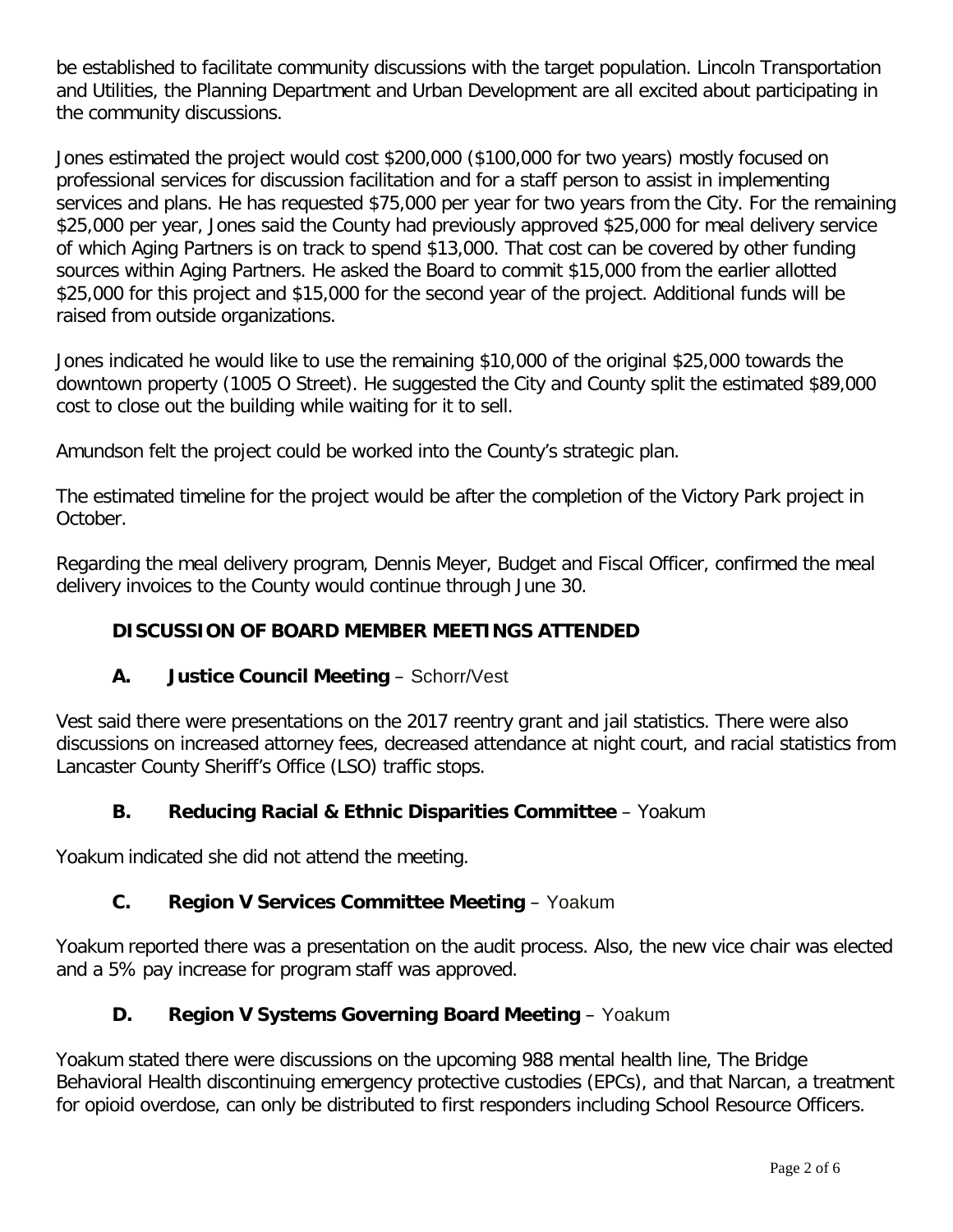# **H. Aging Partners Quarterly Outreach Breakfast** – Vest

Vest reported there was a presentation on purpose and meaning.

# **I. Lancaster County Mental Health Crisis Center Advisory Committee** – Yoakum

Yoakum reported on staffing difficulties and concerns for possible increased EPC intakes.

# **4. EXECUTIVE SESSION (PENDING AND POTENTIAL LITIGATION AND LEGAL ADVICE)**

– Dan Zieg, Chief Deputy County Attorney, and Eric Synowicki and John Ward, Deputy County Attorneys

**MOTION:** Vest moved and Amundson seconded to enter Executive Session at 9:20 a.m. for the purposes of pending and potential litigation, receiving legal advice and to protect the public interest.

The Chair said it has been moved and seconded that the Board enter Executive Session.

**ROLL CALL:** Amundson, Vest, Yoakum and Schorr voted yes. Flowerday was absent. Motion carried 4-0.

The Chair restated the purpose for the Board entering Executive Session.

**MOTION:** Vest moved and Amundson seconded to exit Executive Session at 9:42 a.m. Vest, Amundson, Yoakum, Flowerday and Schorr voted yes. Flowerday was absent. Motion carried 4-0.

## **5. BREAK**

The break was taken during Executive Session.

**6. AGENCY BUDGETS** – Dennis Meyer, Budget and Fiscal Officer

## **A. EMERGENCY MANAGMENT**

Mark Hosking, Deputy Emergency Management Director, and Rayce Hoole, Student Intern, were available for the discussion.

Jim Davidsaver, Emergency Management Director, stated no additional appropriations will be needed.

Expenses are increasing 4.61% mainly due to personnel and Geographic Information Services (GIS) costs (see agenda packet). Davidsaver said the department's funding is split between the City of Lincoln and the County. He added the Emergency Management Performance Grant (EMPG) allows local Emergency Management districts to apply for federal reimbursement of up to 50% of Emergency Management staff salaries and benefits. Revenues are increasing 3.84%.

Davidsaver discussed the networking and educational benefits of the conferences (see agenda packet).

Regarding future projects, Meyer stated the funds are not available in the budget.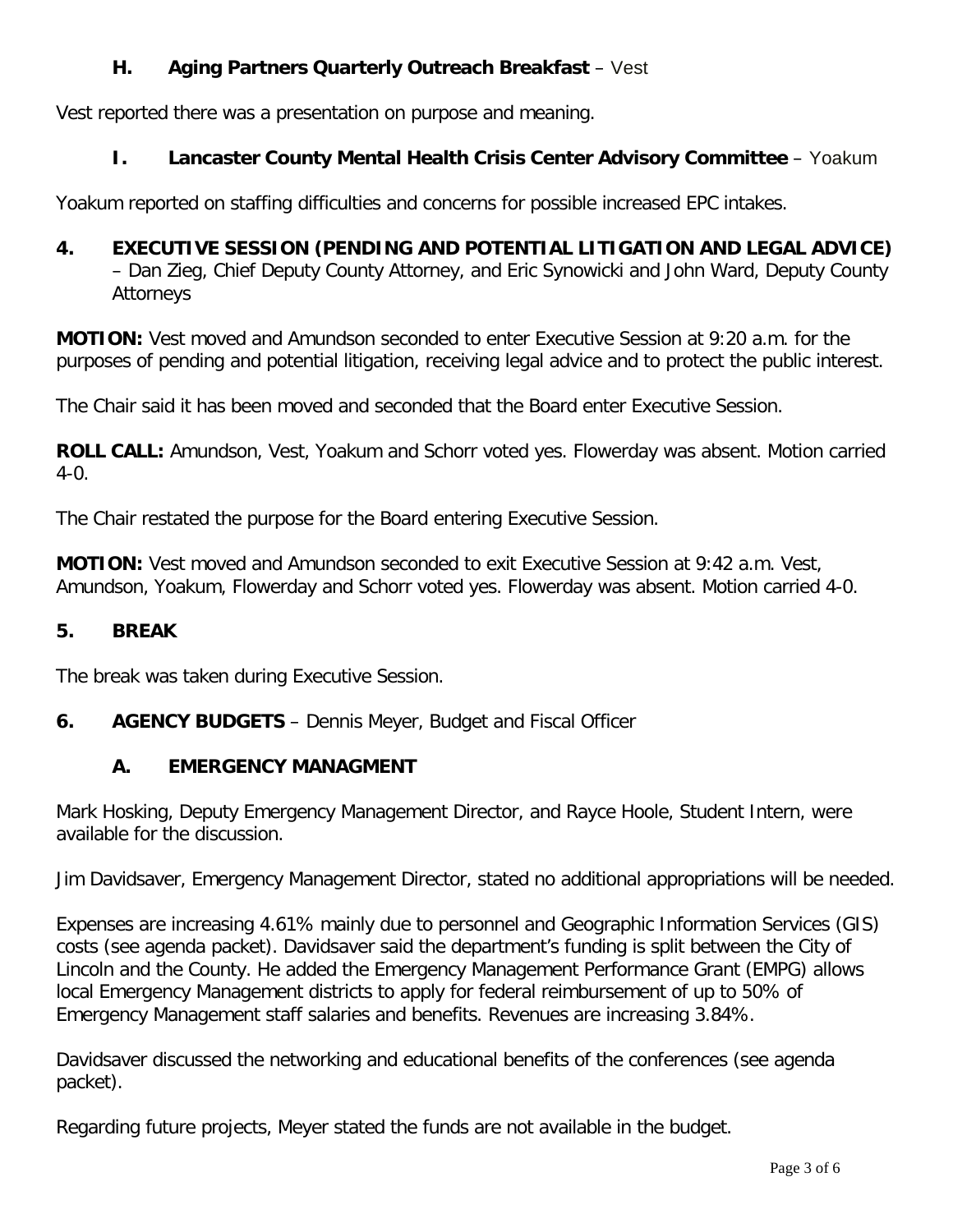Davidsaver requested a new Full Time Equivalent (FTE) Exercise Training Officer (see agenda packet). This position is an entry level position that would assist in training exercises.

# **B. COUNTY TREASURER**

Rachel Garver, County Treasurer, noted no additional appropriations will be needed.

Meyer said expenses are increasing 6.43% and revenues are increasing 4.87% (see agenda packet). Garver stated commissions and interest income should be increasing. She expects driver's license fees to continue to decrease as more business is conducted online. Postage expenses will increase as 2023 is the new license plate year. It will cost \$6 to mail license plates to registrants. Fees for motor vehicle registrations continues to be steady. She added the State plans to build a new facility for Department of Motor Vehicle (DMV) needs, and, similar to Douglas County, will not need County staff to collect fees. The State is currently gathering information for space needs.

Meyer said the next American Rescue Plan Act (ARPA) fund payment will be received soon.

Garver discussed a proposed staffing update. Last year, one FTE position was converted to two parttime on-call positions. There has not been much interest in those positions and she wants to revert back to the original FTE position.

Amundson exited the meeting at 10:18 a.m. and returned at 10:19 a.m.

Garver confirmed the technology request to replace 13 computers (see agenda packet).

# **C. COMMUNITY CORRECTIONS**

Kim Etherton, Community Corrections Director, stated no additional appropriations are needed.

Expenses are increasing 9.34% while revenues are decreasing 28.29% (see agenda packet).

Regarding revenues, Etherton said there has been a 50% decrease in Safety Training Option Program (STOP) tickets. She felt this was due to lower law enforcement numbers and therefore fewer traffic stops. Meyer asked if there is a point that Community Corrections would end its affiliation with the STOP program. Etherton stated the program still provides revenue. The number of online STOP classes for the upcoming year has been reduced from 5,000 to 4,000.

Additionally, \$74,000 in reentry program grants from the Crime Commission are no longer available. The 2017 reentry grant has ended and the 2019 reentry grant is 50% complete.

Meyer asked about grants to help offset expenses. Etherton said the current DUI Court grant has \$28,000-\$30,000 available for DUI Court related treatment services. She also has submitted a reentry grant application for established programs, and if awarded, there is \$60,000 allocated for housing.

Etherton reported personnel expenses are increasing. Drug testing supplies and associated laboratory expenses have tripled. More than 1,000 individuals per month go through drug testing. With the addition of the Treatment Diversion Program more individuals will be drug tested. She added it is difficult to hire Drug Technicians.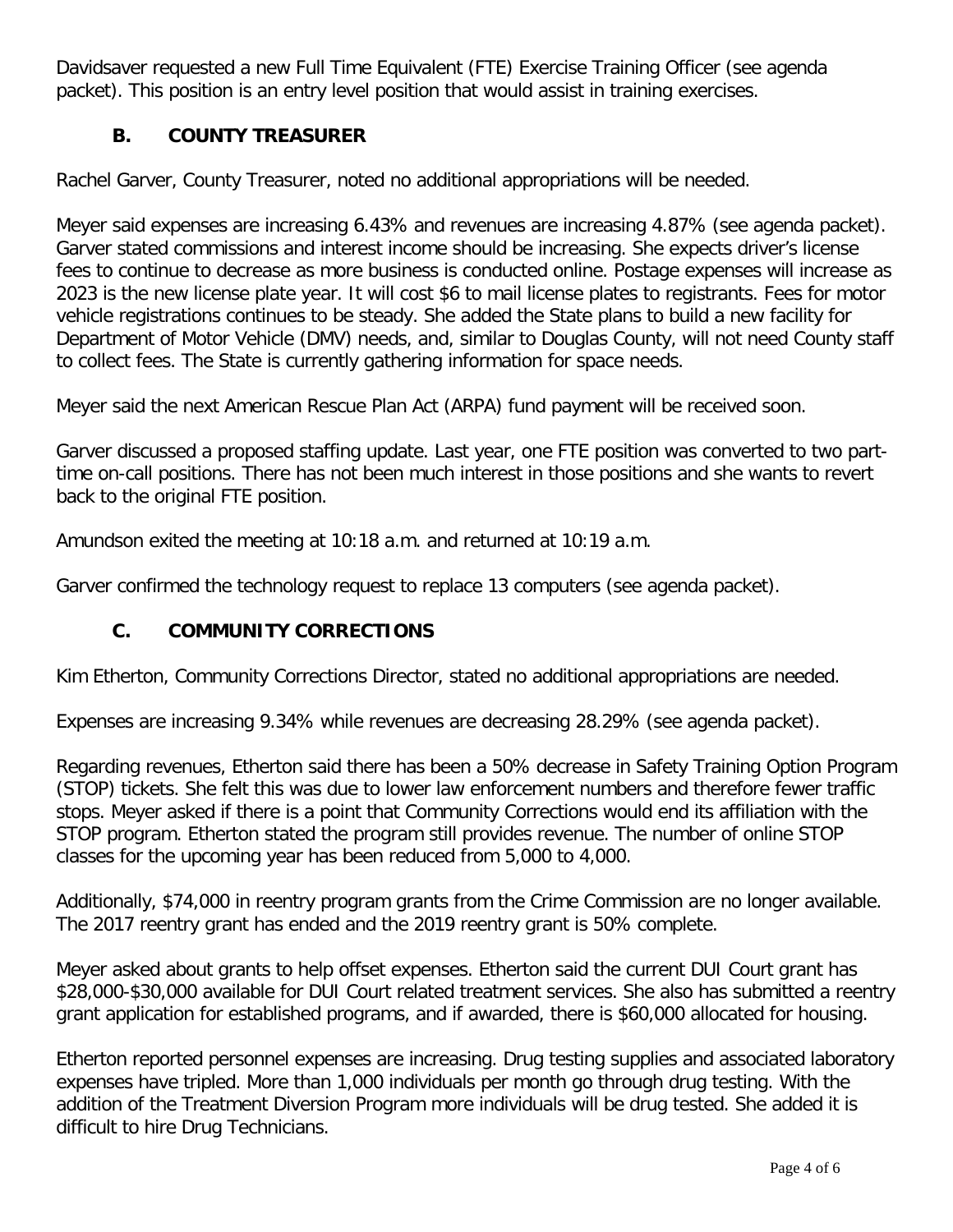Schorr requested a staffing outline.

Meyer discussed performance measures related to programs.

# **7. COVID-19 UPDATE AND RESPONSE**

No update was given.

## **8. ACTION ITEM**

## **A. Agreement between Encore and Lancaster County to provide audio equipment for the Employee Recognition Breakfast in the amount of \$157.49**

Bauer reviewed the agreement (see agenda packet).

**MOTION:** Yoakum moved and Amundson seconded approval of the agreement. Amundson, Yoakum, Vest and Schorr voted yes. Flowerday was absent. Motion carried 4-0.

## **9. DEPUTY CHIEF ADMINISTRATIVE OFFICER REPORT**

## **A. Leadership Academy 2022-23, County Board of Commissioners Presentation, August 24, 2022**

Bauer stated the Leadership Academy will maintain the same format as previous years.

## **11. DISCUSSION OF BOARD MEMBER MEETINGS ATTENDED**

- **A. Justice Council Meeting** Schorr/Vest
- **B. Reducing Racial & Ethnic Disparities Committee** Yoakum
- **C. Region V Services Committee Meeting** Yoakum
- **D. Region V Systems Governing Board Meeting** Yoakum

Items A-D moved forward on agenda.

## **E. Youth Crisis Response Committee** – Amundson

Amundson reported there were discussions on the My Companion mobile application, Family Resource Center, training updates and the increased waitlist for youth therapists. Also, the Lincoln Police Department (LPD) is researching a Threat Assessment Specialist position to work with youth.

## **F. Public Building Commission** – Amundson/Flowerday

The meeting cancelled due to lack of a quorum.

# **G. Lincoln - Lancaster County Board of Health** – Flowerday

No report given.